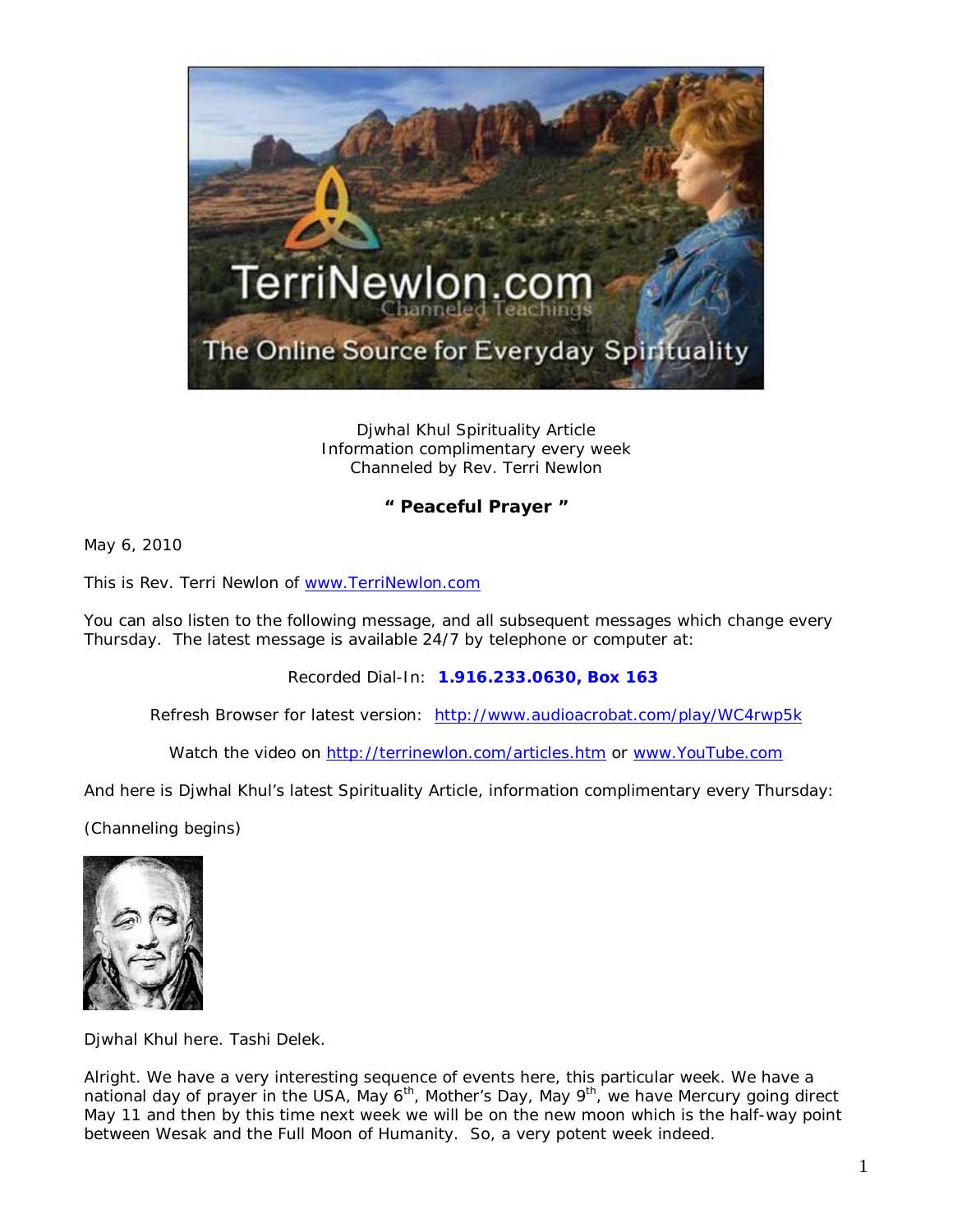My topic is "peaceful prayer". When we look into the energies of prayer, we see that there are different styles. You know, you could look at Christianity, Buddhism, etc., you will see different styles of prayer.

When we look at a metaphysical approach or a true spiritual approach without religious base, a prayer is an intention with good meaning. In other words, never an ill will but always a good intention, and it does not interfere with the relationship of anyone else between them and spirit. So in other words I would not necessarily pray for you to get well, because your agreement with the Creator might be that you are supposed to feel a little under the weather for a few days, you know, in the Buddhist way of thinking anyway. What we do is put forth a prayer and then let Thy Will be done. In other words if it is in right relationship for you, so your prayer echoed back to you, basically, rather than my desire for what I think you should have. So that is the difference in the prayer.

Now, peaceful prayers. Essentially, I would say look up the one from Saint Francis of Assisi, or perhaps some of the more traditional Buddhist prayers for the end of all suffering, for all conscious beings to no longer suffer. The basic prayer in it is done in such a way that one can accept the prayer right now or accept the prayer when all other suffering is ended, meaning enlightenment is reached by all.

So the vibration of peaceful prayer should begin within the Self in a state of peace. You can just breathe and take in a pale blue color. It is kind of a pale blue-sky color. Let peace really come over you, and then invite it into you so that you are wearing the peace inside. The simplest one I can give you is just "I pray for peace". It is very simple. You can recite it as you fall asleep, as you awaken, several times throughout the day, perhaps write it down and post it where you see it frequently.

## **I pray for peace.**

Let each time you say it bring even a deeper sense of peace within you.

Alright dear Ones. This has been your Spiritual Article information for this particular week.

As always, thank you and my love to you,

Djwhal Khul

Channeled by Rev. Terri Newlon [www.TerriNewlon.com](http://www.terrinewlon.com/)

(Spirituality Article, Transcribed by Micheline Ralet)

Training for Modern Mystics [Channeled Teachings for Everyday Spirituality](http://www.terrinewlon.com/)

© 2010 All Rights Reserved – Terri Newlon Inc.

Join our e-newsletter and get complimentary Spirituality Articles information every week.

NEW custom designed long distance ethers broadcast for anyone seeking Spiritual Enlightenment. Great for World Servers. Economically priced. [http://terrinewlon.com/events\\_sessions.htm](http://terrinewlon.com/events_sessions.htm)

About Reverend Terri:

Terri Newlon is a world renowned spiritual teacher and conscious voice channel for Ascended Master Djwhal Khul. Djwhal Khul has worked through numerous channels, including Madam H.P. Blavatsky and Alice A. Bailey, and is well known to spiritual students. His work through Terri